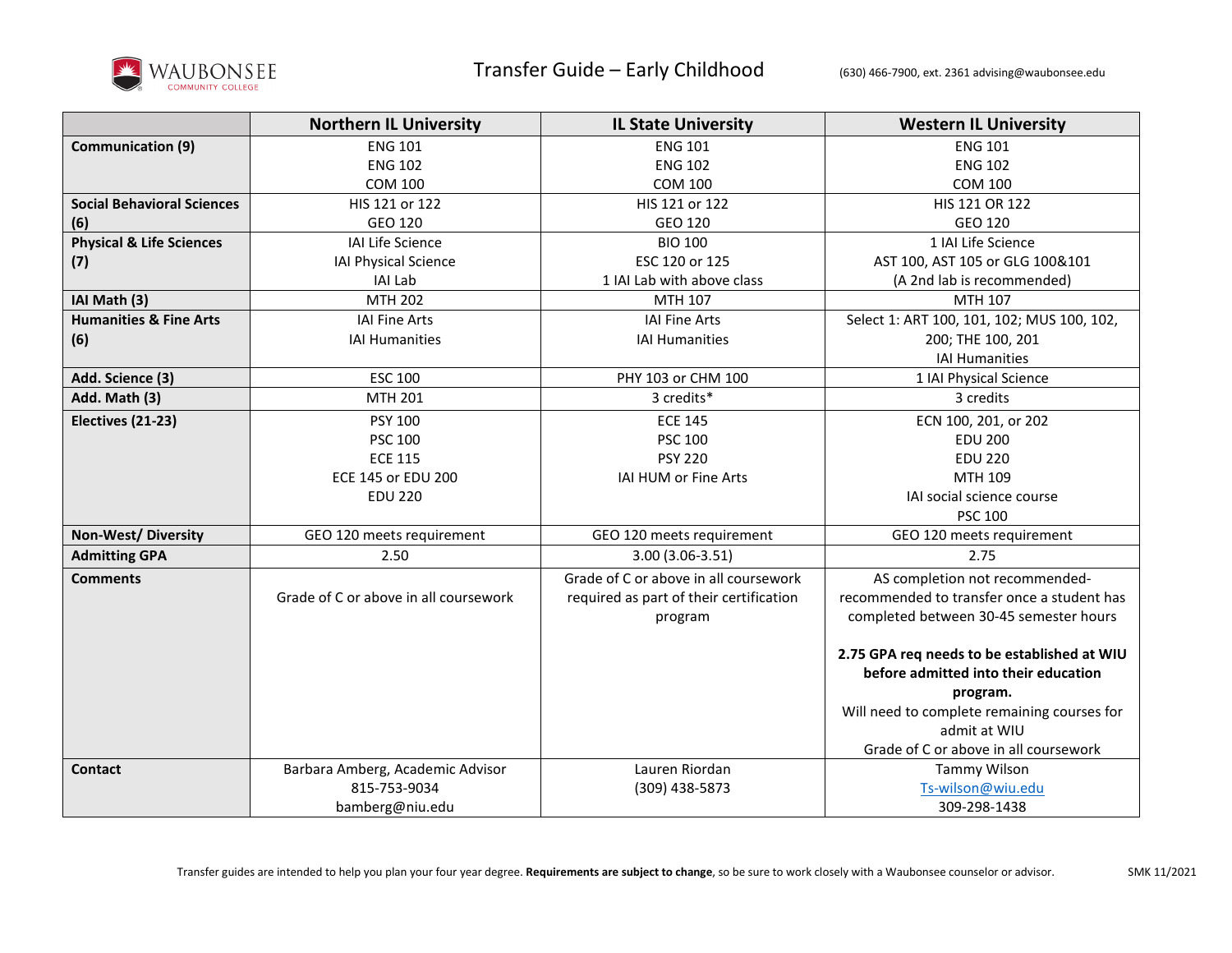

|                                     | <b>Eastern IL University</b>                                                                                                                                                                                            | <b>National Louis University</b>                                                                                        | U of I at Urbana Champaign                                                                                                                                                                                                                                                                                                                      |
|-------------------------------------|-------------------------------------------------------------------------------------------------------------------------------------------------------------------------------------------------------------------------|-------------------------------------------------------------------------------------------------------------------------|-------------------------------------------------------------------------------------------------------------------------------------------------------------------------------------------------------------------------------------------------------------------------------------------------------------------------------------------------|
| Communication                       | <b>ENG 101</b>                                                                                                                                                                                                          | <b>ENG 101</b>                                                                                                          | <b>ENG 101</b>                                                                                                                                                                                                                                                                                                                                  |
|                                     | <b>ENG 102</b>                                                                                                                                                                                                          | <b>ENG 102</b>                                                                                                          | <b>ENG 102</b>                                                                                                                                                                                                                                                                                                                                  |
|                                     | <b>COM 100</b>                                                                                                                                                                                                          | <b>COM 100</b>                                                                                                          | <b>COM 100</b>                                                                                                                                                                                                                                                                                                                                  |
| <b>Social Behavioral Sciences</b>   | HIS 121 or 122                                                                                                                                                                                                          | HIS 121 or 122                                                                                                          | HIS 121 or 122                                                                                                                                                                                                                                                                                                                                  |
| (6)                                 | GEO 120                                                                                                                                                                                                                 | GEO 120, 220, or 235                                                                                                    | GEO 120, 220 or 235                                                                                                                                                                                                                                                                                                                             |
| <b>Physical &amp; Life Sciences</b> | BIO 100 & 101 or BIO 120                                                                                                                                                                                                | 1 IAI Physical Science                                                                                                  | Take 1: AST 100, 105, ESC 100, 110, 125 130,                                                                                                                                                                                                                                                                                                    |
| (7)                                 | CHM 100 & 101, CHM 121,                                                                                                                                                                                                 | 1 IAI Life Science                                                                                                      | or GLG 103                                                                                                                                                                                                                                                                                                                                      |
|                                     | PHY 103 & 104 or PHY 111                                                                                                                                                                                                | 1 IAI Lab                                                                                                               | IAI life science                                                                                                                                                                                                                                                                                                                                |
|                                     |                                                                                                                                                                                                                         |                                                                                                                         | 1 IAI lab                                                                                                                                                                                                                                                                                                                                       |
| IAI Math (3)                        | MTH 202                                                                                                                                                                                                                 | <b>MTH 202</b>                                                                                                          | <b>IAI Math</b>                                                                                                                                                                                                                                                                                                                                 |
| <b>Humanities &amp; Fine Arts</b>   | <b>ENG literature</b>                                                                                                                                                                                                   | <b>ENG 228</b>                                                                                                          | IAI ENG literature                                                                                                                                                                                                                                                                                                                              |
| (6)                                 | IAI ART, MUS or THE                                                                                                                                                                                                     | <b>IAI Fine Arts</b>                                                                                                    | MUS 100 or 101                                                                                                                                                                                                                                                                                                                                  |
| Add. Science (3)                    | 3 credits                                                                                                                                                                                                               | 3 credits                                                                                                               | 3 credits                                                                                                                                                                                                                                                                                                                                       |
| Add. Math (3)                       | MTH 201                                                                                                                                                                                                                 | <b>MTH 201</b>                                                                                                          | 3 credits                                                                                                                                                                                                                                                                                                                                       |
| Electives (21-23)                   | <b>PSC 100</b>                                                                                                                                                                                                          | <b>ECE 115</b>                                                                                                          | <b>EDU 200</b>                                                                                                                                                                                                                                                                                                                                  |
|                                     | <b>EDU 205</b>                                                                                                                                                                                                          | <b>ECE 125</b>                                                                                                          | <b>EDU 210</b>                                                                                                                                                                                                                                                                                                                                  |
|                                     | *EDU 200                                                                                                                                                                                                                | <b>ECE 210</b>                                                                                                          | ** Foreign Language                                                                                                                                                                                                                                                                                                                             |
|                                     | *ECE 202                                                                                                                                                                                                                | <b>EDU 200</b>                                                                                                          | ECN 201 or 202                                                                                                                                                                                                                                                                                                                                  |
|                                     | *PSY 205*                                                                                                                                                                                                               | <b>PSC100</b>                                                                                                           | IAI PSC course                                                                                                                                                                                                                                                                                                                                  |
|                                     | <b>EDU 220</b>                                                                                                                                                                                                          |                                                                                                                         | <b>PSY 100</b>                                                                                                                                                                                                                                                                                                                                  |
|                                     | ECN 201 or 202                                                                                                                                                                                                          |                                                                                                                         |                                                                                                                                                                                                                                                                                                                                                 |
| <b>Non-West/ Diversity</b>          | NW/D (bold class)                                                                                                                                                                                                       | NW/D (bold class)                                                                                                       | NW/D (bold class)                                                                                                                                                                                                                                                                                                                               |
| <b>Admitting GPA</b>                | 2.65                                                                                                                                                                                                                    | 2.5                                                                                                                     | $2.75$ min $-$ 3.0 highly rec.                                                                                                                                                                                                                                                                                                                  |
| <b>Comments</b>                     | Don't recommend AS degree<br>Foreign Language Requirement-2 Years of<br>a single foreign language in High School OR<br>two semesters of a single foreign language<br>in college<br>* EDU 200+EDU 202+PSY 205 = ELE 2050 | * Requires a "B" or better<br>Grades of C or above in all coursework<br>required as part of their certification program | **Foreign Language required for admittance! 2 yrs<br>in HS or 2 semesters at college level $-3$ <sup>rd</sup> year/level<br>needed to graduate<br>Grade of C or above in all coursework<br>ECE w/special ed<br>Students are recommended to consult with the CoE<br>http://education.illinois.edu/programs/information-<br>for/transfer-students |
| <b>Contact</b>                      | http://www.eiu.edu/ceps/teached.php                                                                                                                                                                                     | Lisa Wolf Iwolf@nl.edu<br>630-874-4322                                                                                  |                                                                                                                                                                                                                                                                                                                                                 |